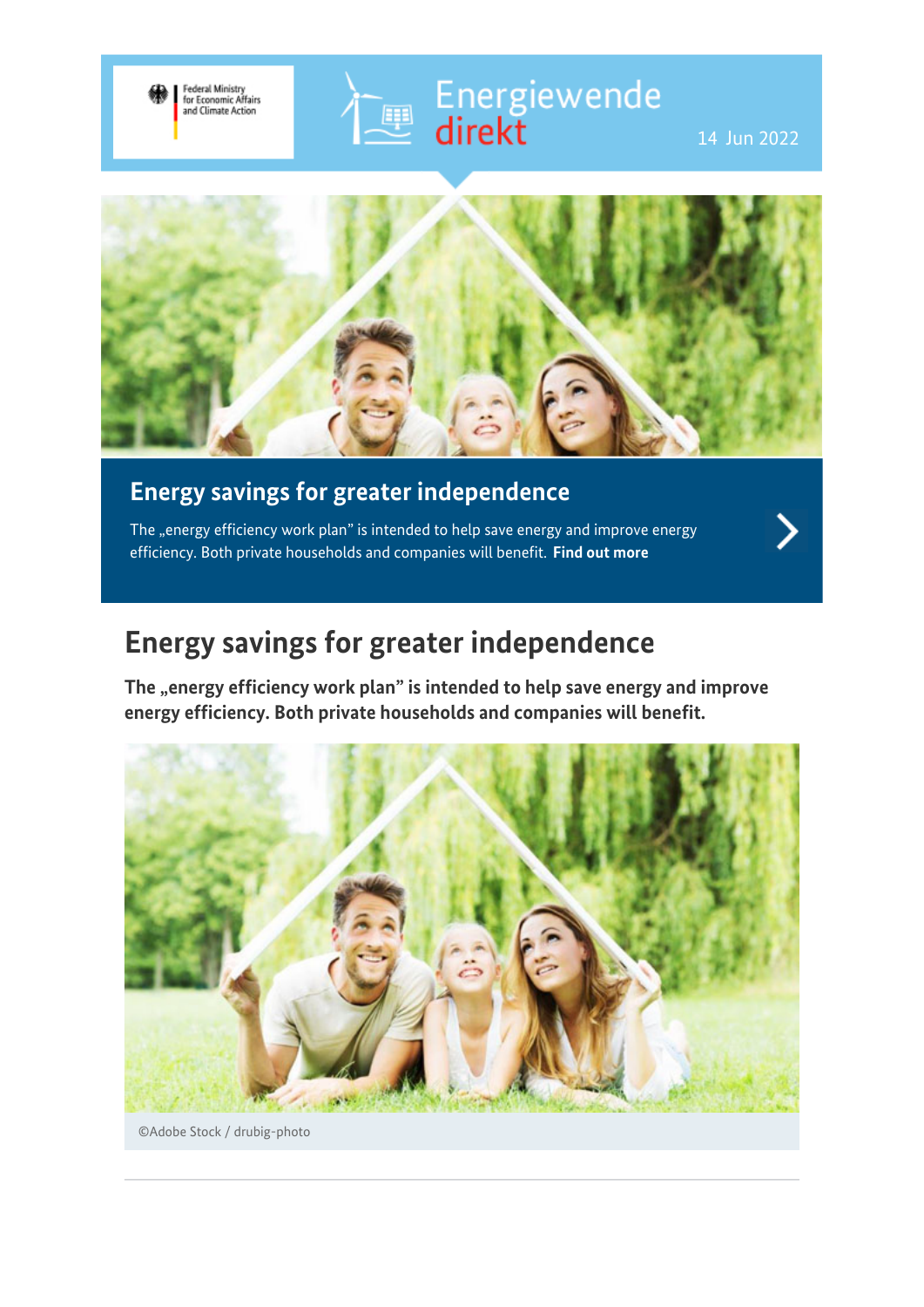At the latest since the start of Russia's war of aggression against Ukraine, energy sovereignty and energy independence have taken on new importance in Germany. Saving energy, and living and working in an energy-efficient way, is no longer just the decent thing to do: it also makes Germany less dependent on energy supplies from Russia.

Federal Minister Habeck outlined the idea behind the work plan: "We are currently pulling out all the stops to lessen our dependence on energy from Russia. As important as it is in the short term to find alternative sources for gas and to build the necessary infrastructure, the cheapest and most efficient way to become more independent is to use less energy. Cutting energy consumption is a matter of urgency to combat climate change, and also helps to reduce the high costs, given the horrendous prices for fossil fuels – a huge burden especially for low-income families. Energy prices are a burden on companies, too. That is why we are working very hard to improve energy efficiency – through funding and incentives, with the proper framework and information. Saving energy and shifting to renewables – that is the task. Not just since today, but especially today."

The [energy efficiency work plan](https://www.bmwk.de/Redaktion/DE/Downloads/Energie/20220517-arbeitsplan-energieeffizienz-energiesparen-fuer-mehr-unabhaengigkeit.pdf) (German only) points out efficient ways to lessen dependence, advance climate change mitigation and sustainability, and cut costs. It contains a catalogue of clear measures ranging from financial incentives and targeted funding to changes to the regulatory framework. Timetables are set for the individual measures and instruments.

These include financial support for households and companies, in particular the Federal Funding for Efficient Buildings (BEG) scheme. In future, this will focus on the energy-efficient retrofitting of buildings.

However, only with the correct regulatory framework and effective economic incentives will it be possible to reduce energy consumption sustainably for the long term. The minimum energy performance standards for new buildings will soon be raised. From 2024, renewable energy must account for at least 65 per cent of new heating systems. This will be possible, for example, with solar thermal energy, the installation of pellet heating systems or the use of heat pumps. Under the new rules, solar panels on roof-tops will be the norm.

Germany intends to cut its energy consumption by 24 per cent by 2030. An energy savings campaign is to be launched to improve the information available to companies, business people and consumers – with lots of practical tips and individual advice services, for instance on installing solar roof panels.

You can read the energy efficiency work plan [here](https://www.bmwk.de/Redaktion/DE/Downloads/Energie/20220517-arbeitsplan-energieeffizienz-energiesparen-fuer-mehr-unabhaengigkeit.pdf) (German only).

#### FURTHER INFORMATION

 $\rightarrow$  [BMWK press release "Habeck presents energy efficiency work plan: energy savings for greater](https://www.bmwk.de/Redaktion/DE/Pressemitteilungen/2022/05/20220517-habeck-legt-arbeitsplan-energieeffizienz-vor-energiesparen-fur-mehr-unabhangigkeit.html) [independence" \(German only\)](https://www.bmwk.de/Redaktion/DE/Pressemitteilungen/2022/05/20220517-habeck-legt-arbeitsplan-energieeffizienz-vor-energiesparen-fur-mehr-unabhangigkeit.html)

- [→ ["Energy efficiency work plan" \(PDF download, 349 KB\) \(German only\)](https://www.bmwk.de/Redaktion/DE/Downloads/Energie/20220517-arbeitsplan-energieeffizienz-energiesparen-fuer-mehr-unabhaengigkeit.pdf)
- $\rightarrow$  [Information about energy efficiency \(German ony\)](https://www.bmwk.de/Navigation/DE/Themen/themen.html?cl2Categories_LeadKeyword=energieeffizienz)
- [Information about the energy transition in the building sector \(German only\)](https://www.bmwk.de/Navigation/DE/Themen/themen.html?cl2Categories_LeadKeyword=energiewende-im-gebaeudebereich)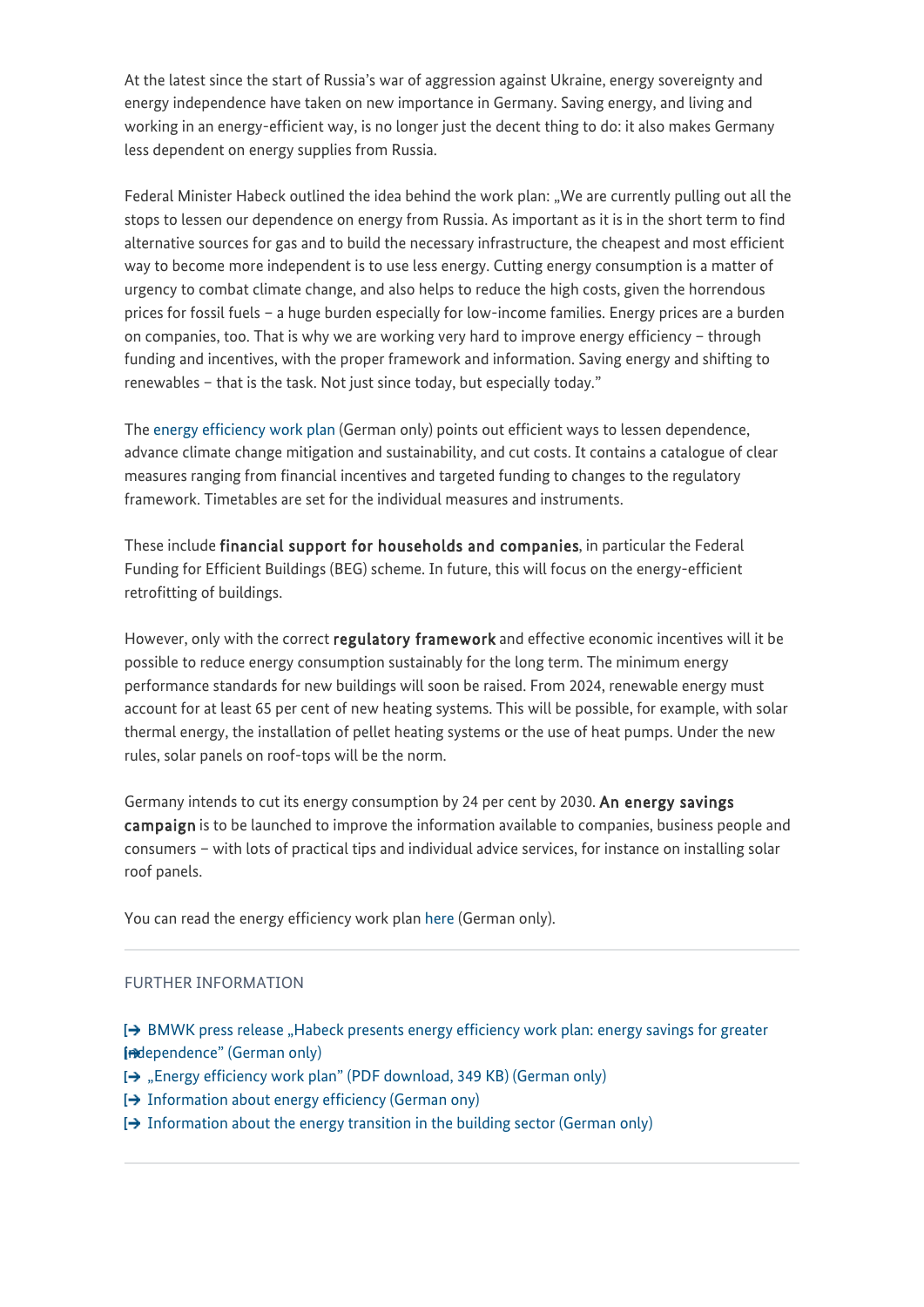# **Racing towards energy independence**

**Within just a few years, the EU wants to end dependence on Russian fossil fuels and to accelerate the European energy transition. In Brussels in mid-May, it presented its strategies for reaching these goals with the REPowerEU Plan.**



© Adobe Stock / Rawf8

As early as the end of 2022, gas imports from Russia could drop by two-thirds and imports of oil from Russia could cease. By 2027, Russian energy supplies to the EU are to have been phased out altogether. Europe no longer wants to be dependent, but to pursue various strategies to ensure its energy supply itself. The REPowerEU Plan, presented in Brussels on 18 May, outlines everything to be done to that end.

The Plan is the EU's response to the disruptions and huge price increases on the global energy markets, exacerbated and in part caused by Russia's invasion of Ukraine. It is also a contribution towards tackling the climate crisis and ensuring European security of supply. "The green transformation will strengthen economic growth, security, and climate action for Europe and our partners," says a [press release from the European Commission](https://ec.europa.eu/commission/presscorner/detail/en/IP_22_3131).

### Broad support from the European public

The majority of Europeans support the EU's actions. According to [Eurobarometer,](https://ec.europa.eu/commission/presscorner/detail/en/ip_22_2784) 85 per cent believe that the EU should reduce its dependency on Russian gas and oil as soon as possible to support Ukraine.

The EU intends to do this by diversifying energy supplies, improving energy efficiency and accelerating the roll-out of renewable energy to replace fossil fuels in homes, industry and power generation.

In order to enhance energy savings, for instance, the Energy Efficiency Target could be increased from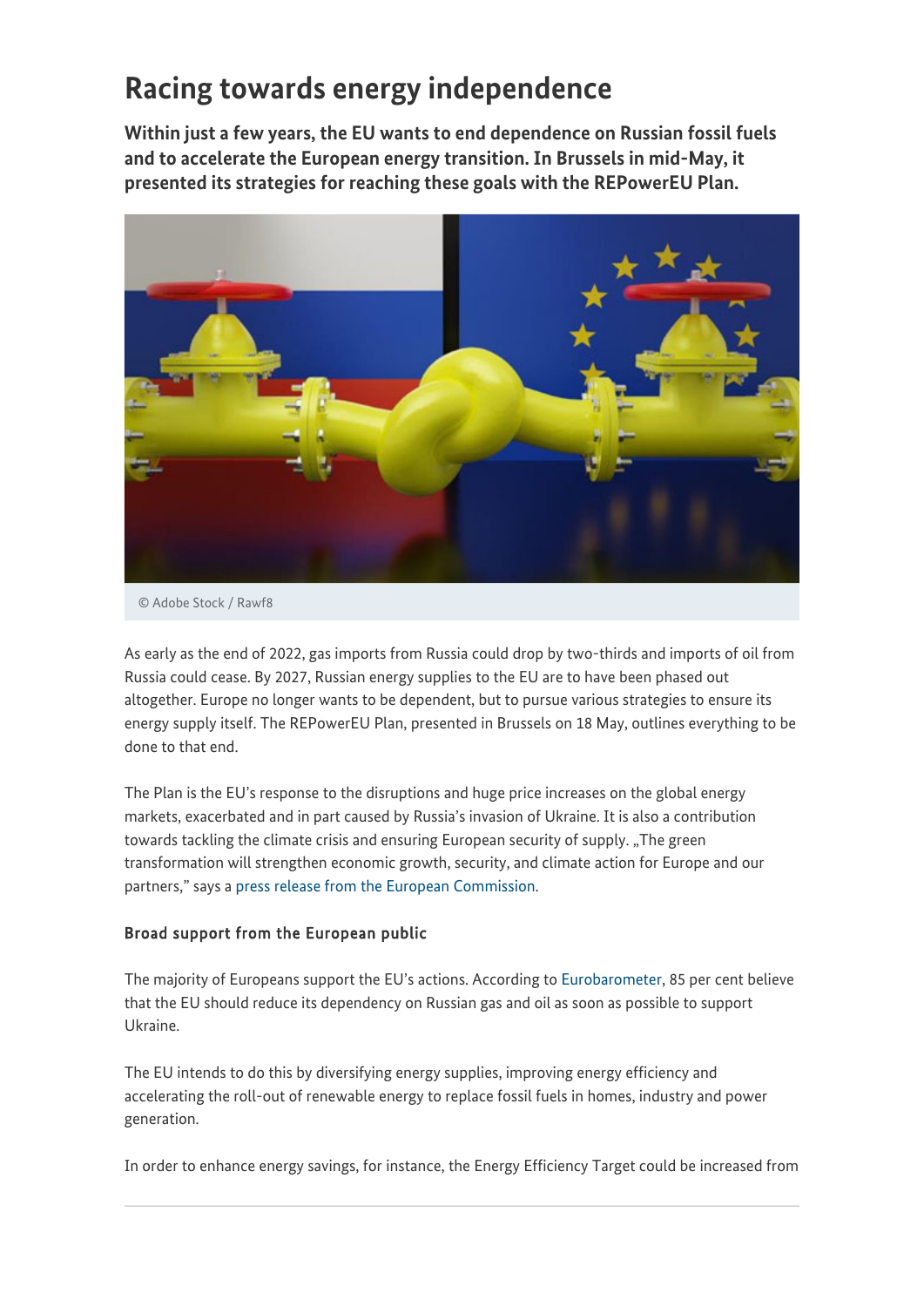9 per cent to 13 per cent. So that the energy supply can rest on several pillars in future, there must be substantial diversification, the paper continues. This will include the development of new LNG infrastructures and the use of alternative pipeline gas and biomethane, as well as the ramping up of the hydrogen market and the development of an EU-wide hydrogen infrastructure. In order to procure the alternative energy resources, the REPowerEU Plan will optimise the gas infrastructure, create a common [EU Energy Platform](https://ec.europa.eu/commission/presscorner/detail/en/IP_22_2387) and build long-term energy partnerships.

### Accelerating the energy transition

In order to speed up the energy transition, the headline 2030 target for renewables is to be increased from 40 to 45 per cent. One of the measures to that end is to shorten and simplify permitting processes for the scaling-up of renewable energies and networks. In its Plan, the Commission further proposes the gradual introduction from 2026 of a legal obligation to install solar panels and a complete ban on the sale of gas and oil-fired heating systems by 2029 at the latest.

The EU wants to revive local value chains, for instance through new [Important Projects of Common](https://www.bmwk.de/Redaktion/DE/FAQ/IPCEI/01-faq-ipcei.html) [European Interest](https://www.bmwk.de/Redaktion/DE/FAQ/IPCEI/01-faq-ipcei.html) (IPCEIs) in the fields of solar energy, wind energy and heat pumps. These are important transnational projects of common European interest which, with state funding, make a very important contribution to economic growth, jobs and competitiveness for Europe's industry and economy. Such IPCEI projects are already ongoing for hydrogen technologies, battery cells and microelectronics.

### Additional investment of €210 billion needed

The European Commission puts the additional investment needed for REPowerEU at around  $\epsilon$ 210 billion between now and 2027. This, it says in a statement, is less than the EU currently spends on Russian energy. The bulk of the money is to go to scale up renewables and networks and support measures to improve energy efficiency. The Commission suggests that Member States could, for example, finance this by channelling unused funds from the Recovery and Resilience Facility (RRF, COVID recovery fund), the Common Agricultural Policy (CAP) and the Structural Funds. Tax measures are also possible, for instance in the form of tax deductions or credits, as incentives to save energy and switch to renewables.

#### FURTHER INFORMATION

 $\rightarrow$  [REPowerEU: A plan to rapidly reduce dependence on Russian fossil fuels and fast forward the](https://ec.europa.eu/commission/presscorner/detail/en/IP_22_3131) **gieen** transition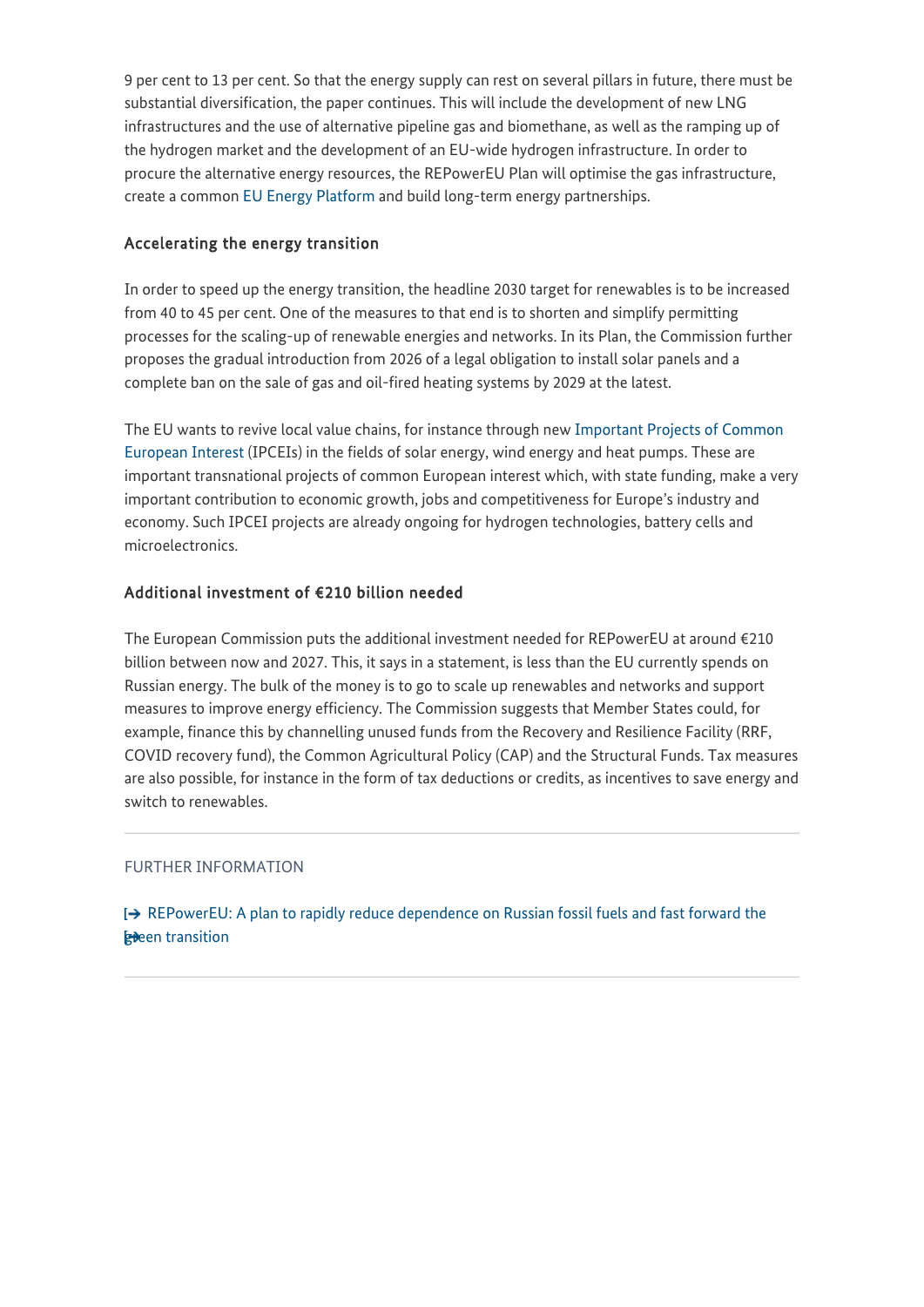# **Opportunities for women in the energy industry**

**IRENA forecasts that the number of jobs in the global clean energy transition could rise to 42 million by 2050. At the moment, though, women are still underrepresented in energy jobs around the world. The issue was discussed at the** first "Women Energize Women" conference.



How can the proportion of women in the energy sector be increased and how can they be more empowered? This was one of the most important questions discussed at the first "Women Energize Women" conference, which was held in Munich on 12 May on the fringes of Europe's biggest energy industry platform (The Smarter E Europe). The conference also looked at the important role women play in shaping the global energy transition.

A report by IRENA suggests that the number of jobs in the energy industry could rise from 13 million to 42 million by 2050 [\(Global Renewables Outlook: Energy transformation 2050](https://www.irena.org/publications/2020/Apr/Global-Renewables-Outlook-2020)). The forecast highlights the huge economic potential of the energy transition. However, women are still underrepresented, particularly in decision-making positions or technical fields. 78 per cent of employees in the traditional energy sector and 68 per cent in renewables are men. This is especially critical as there is a shortage of skilled workers in the field of renewable energies.

The conference programme, including discussions, motivational speeches and workshops on current energy issues (such as hydrogen, renewables, access to energy), with only women speakers, gave both women and men the chance to look at the energy transition from a female perspective and consider gender equality in the energy industry.

One particularly impressive feature of the conference was the large delegation from the initiative "Women in Energy United for Ukraine", who attended at the invitation of dena (German Energy Agency). The women spoke about the terrible destruction in their country and discussed the options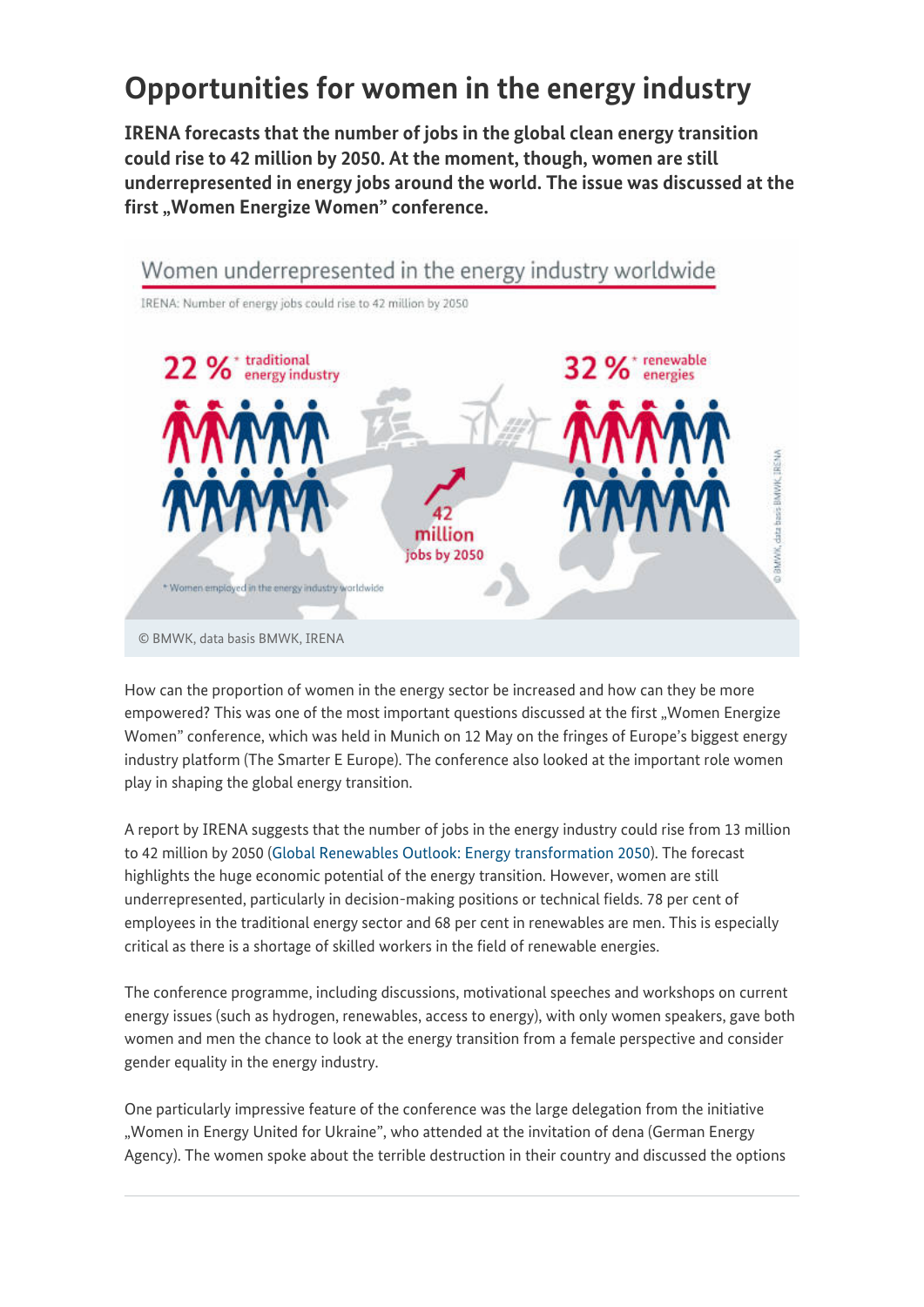for reconstruction.

"Women Energize Women" is organised in the framework of the bilateral energy partnerships by the Deutsche Gesellschaft für Internationale Zusammenarbeit (GIZ) GmbH and the German Renewable Energy Federation (BEE). It is directed at women worldwide, but focuses on countries with which Germany has energy partnerships.

FURTHER INFORMATION

- $\rightarrow$  [Website of the "Women Energize Women" conference](https://www.womenenergize.org/)
- $\rightarrow$  [Information about the "Women Energize Women" campaign on the portal of the German](https://www.bee-ev.de/english) [Renewable Energy Federation \(BEE\)](https://www.bee-ev.de/english)
- [→ ["Women Energize Women" on Twitter](https://twitter.com/womenenergize)
- I→ ["Women Energize Women" on LinkedIn](https://www.linkedin.com/company/womenenergize/)
- [→ ["Women Energize Women" on Instagram](https://www.instagram.com/womenenergize)
- [→ ["Women Energize Women" on YouTube](https://www.youtube.com/channel/UCAN8lIFUkvEoBp0Cki1ALwg/featured)
- [→ [BMWK article on "energy partnerships and energy dialogues"](https://www.bmwk.de/Redaktion/EN/Artikel/Energy/international-energy-policy-2.html)
- I→ [Initiative "Women in Energy United for Ukraine"](https://www.energypartnership-ukraine.org/tr/home/we-united-for-ukraine/)

## **"European power stations"**

**Denmark, the Netherlands, Belgium and Germany want to speed up the expansion of wind energy in the North Sea, harness new potential for green hydrogen and** develop joint "energy islands".



© Adobe Stock / dragancfm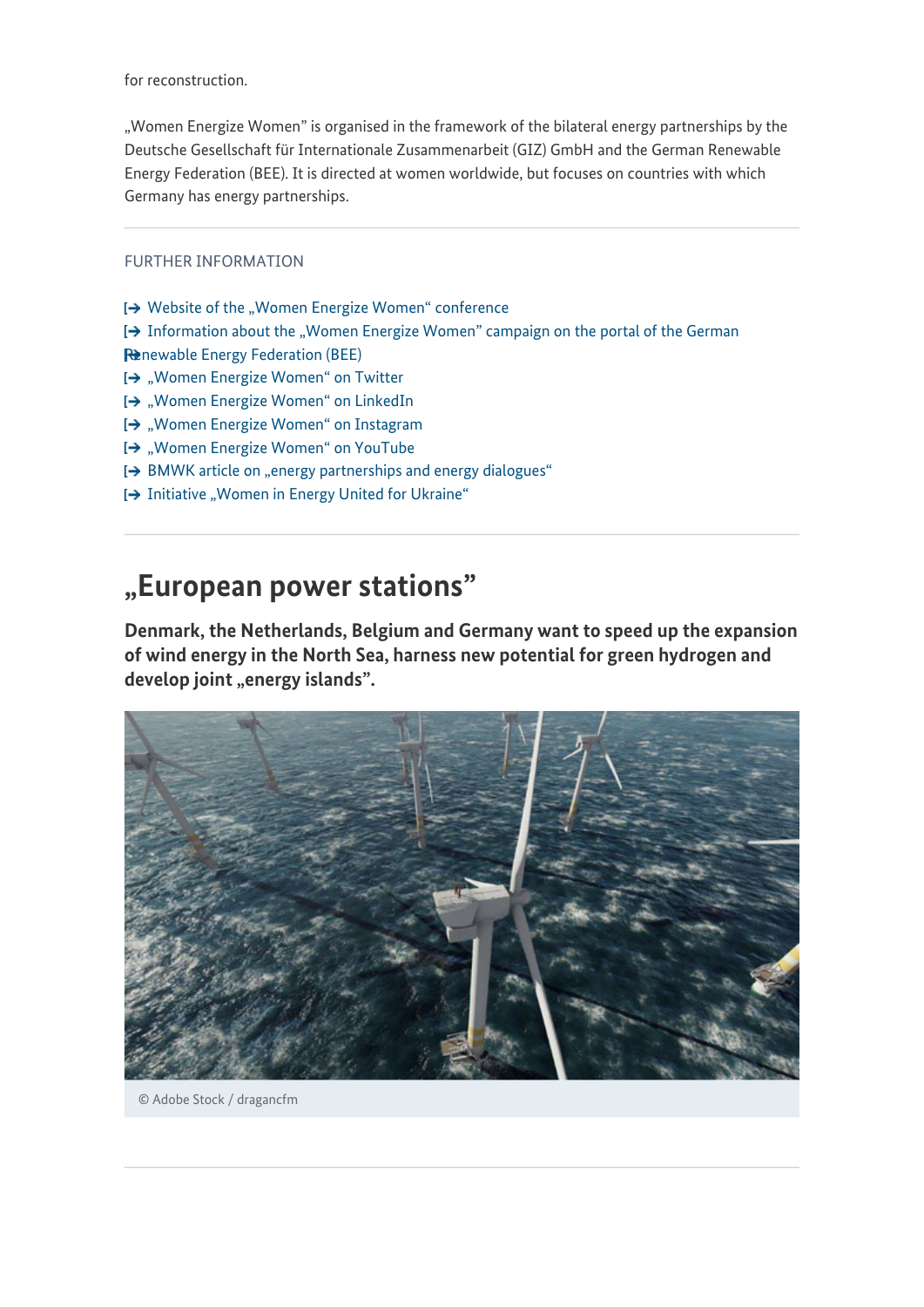These aims are set forth in a declaration signed at the North Sea Summit in Esbjerg (Denmark) on 18 May. The Heads of State and Government and the Energy Ministers of Germany, Denmark, the Netherlands and Belgium were joined at the meeting by European Commission President Ursula von der Leyen und EU Energy Commissioner Kadri Simson. Business representatives from all participating countries also attended.

In the declaration, the participating countries agreed to develop joint "hybrid" offshore cooperation projects connecting wind farms with several states at once, thus forming "energy islands" in the sea. The aim is for the North Sea to emerge as a "Green Power Plant of Europe" and to supply the EU with green electricity.

Minister Robert Habeck said: "The agreement reached by the Energy Ministers today is an important milestone in cross-border cooperation. It is the basis for the first genuinely European power plants – and, what's more, they will be producing electricity from renewable energy. Working with our partners, we can expand offshore wind energy in the North Sea even more quickly and efficiently and open up new potential for green hydrogen. In this way we are consolidating the expansion of renewables in Europe and thus further reducing our dependence on gas imports." (To read how an offshore wind farm actually works, click [here](https://www.bmwi-energiewende.de/EWD/Redaktion/EN/Newsletter/2022/05/Meldung/direkt-account.html) (German only).)

### **Generation capacities in the North Sea could grow tenfold by 2050**

Together the four countries set themselves the target of expanding generation capacities for offshore wind energy in the North Sea by at least 65 gigawatts (GW) by 2030 and 150 gigawatts (GW) by 2050. This would mean increasing today's generation capacity fourfold by 2030 and tenfold by 2050. Other goals agreed include electricity market rules at EU level that enable electricity generated from wind energy to be effectively integrated into the grid, and a fair cost-benefit split in cooperation projects among the participating countries. Participants in the summit in Esbjerg also discussed the importance of financing instruments and the acceleration of approval procedures at EU level.

At the same time, cooperation on the future production of green hydrogen from offshore wind energy and on the development of the hydrogen infrastructure in the region is to be stepped up. Federal Minister Habeck and Danish Energy Minister Dan Jørgensen also agreed to work closely together on green hydrogen and on the development of cross-border infrastructure. Read the Letter of Intent with Denmark [here](https://www.bmwk.de/Redaktion/DE/Downloads/J-L/letter-of-intent-dk-de-cooperation-on-green-hydrogen.html).

#### FURTHER INFORMATION

[→ [Press release by the Federal Ministry for Economic Affairs and Climate Action: "Energy Ministers](https://www.bmwk.de/Redaktion/DE/Pressemitteilungen/2022/05/20220518-energieminister-der-vier-nordseeanrainerstaaten-unterzeichnen-kooperation.html) **b**<sup>§</sup> the four North Sea littoral states sign agreement on cooperation on offshore wind energy and **green** hydrogen" (German only)

[→ [The Declaration of Energy Ministers on The North Sea as a Green Power Plant of Europe \(PDF](https://www.bmwk.de/Redaktion/DE/Downloads/Energie/20220518-declaration-of-energy-ministers.html)  $H$ wnload, 708 $KB)$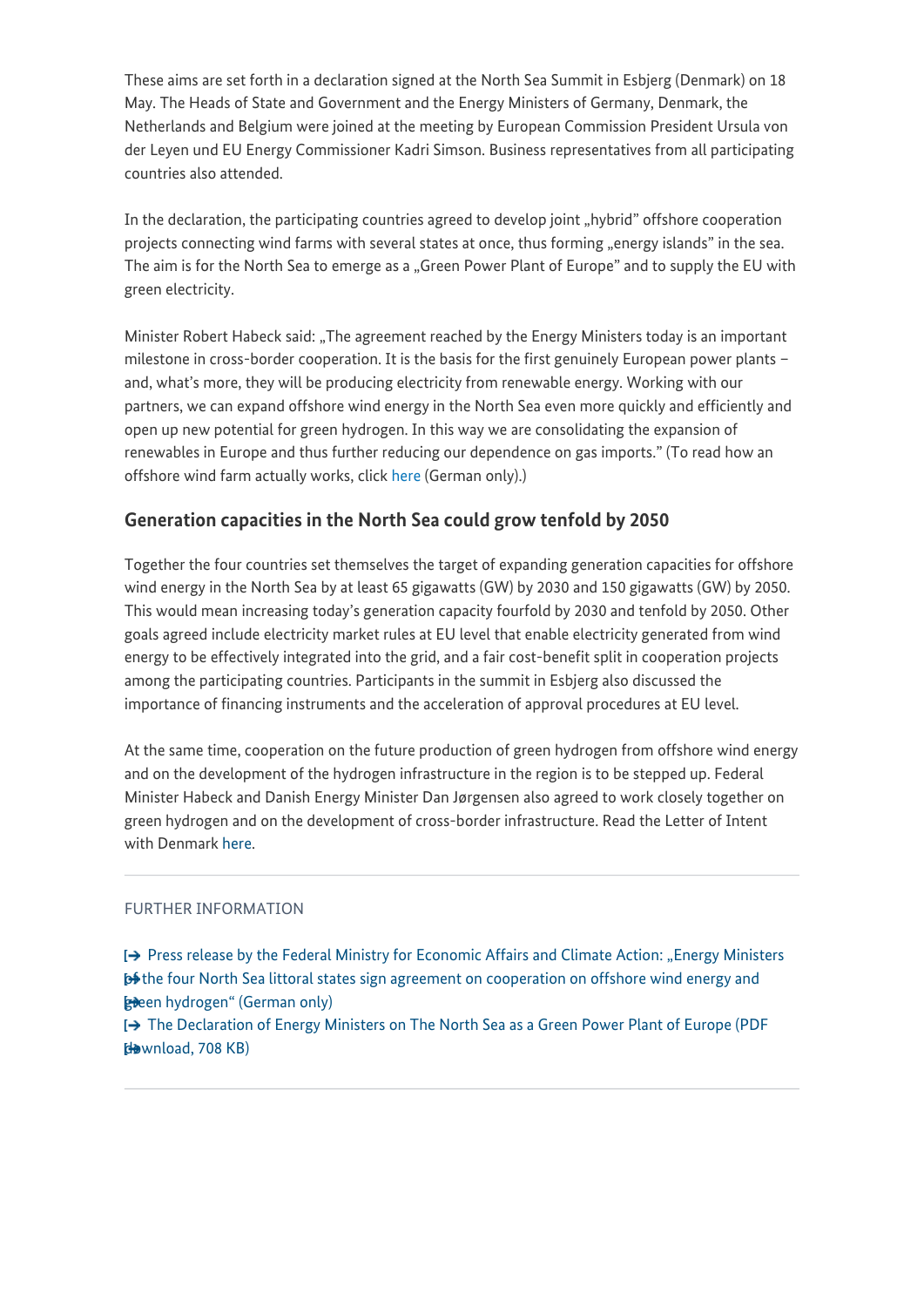# **How does an offshore wind farm work?**

**Wind, waves, alternating and direct current: offshore wind energy is regarded as a cornerstone of the clean energy transition and supplies millions of people with green electricity. But how does an offshore wind farm work? And how does the electricity get from sea to land? Come and pay a quick visit.**



This is what it's all about: offshore wind farms off the coast of the North Sea and Baltic Sea produce green electricity for millions of people.

In 1991, even before the word "Energiewende" (energy transition) appeared in a German dictionary, the world's first ever offshore wind farm was established off the Danish island of Lolland. It was not until almost 20 years later that the first offshore wind farm in open water began operations – alpha ventus. When it comes to the future of wind energy off the shores of Germany, the North Sea is still the focus. It might increase its generation capacity tenfold from now till 2050. Germany wants to increase its capacities to at least 30 gigawatts by 2030, and 70 gigawatts by 2045. For more information, please click [here.](https://www.bmwi-energiewende.de/EWD/Redaktion/EN/Newsletter/2022/05/Meldung/direkt-finds.html)

## **Sea as far as the eye can see**

Many areas cannot be considered for wind farms for reasons of nature and species conservation or other activities, such as shipping, fisheries or military uses. Suitable areas are therefore identified as part of marine spatial planning and special planning for offshore wind energy. This planning ensures that the delineated areas are used as efficiently as possible and that the offshore wind farms and offshore grid connections to transport the electricity to land go onstream at the same time.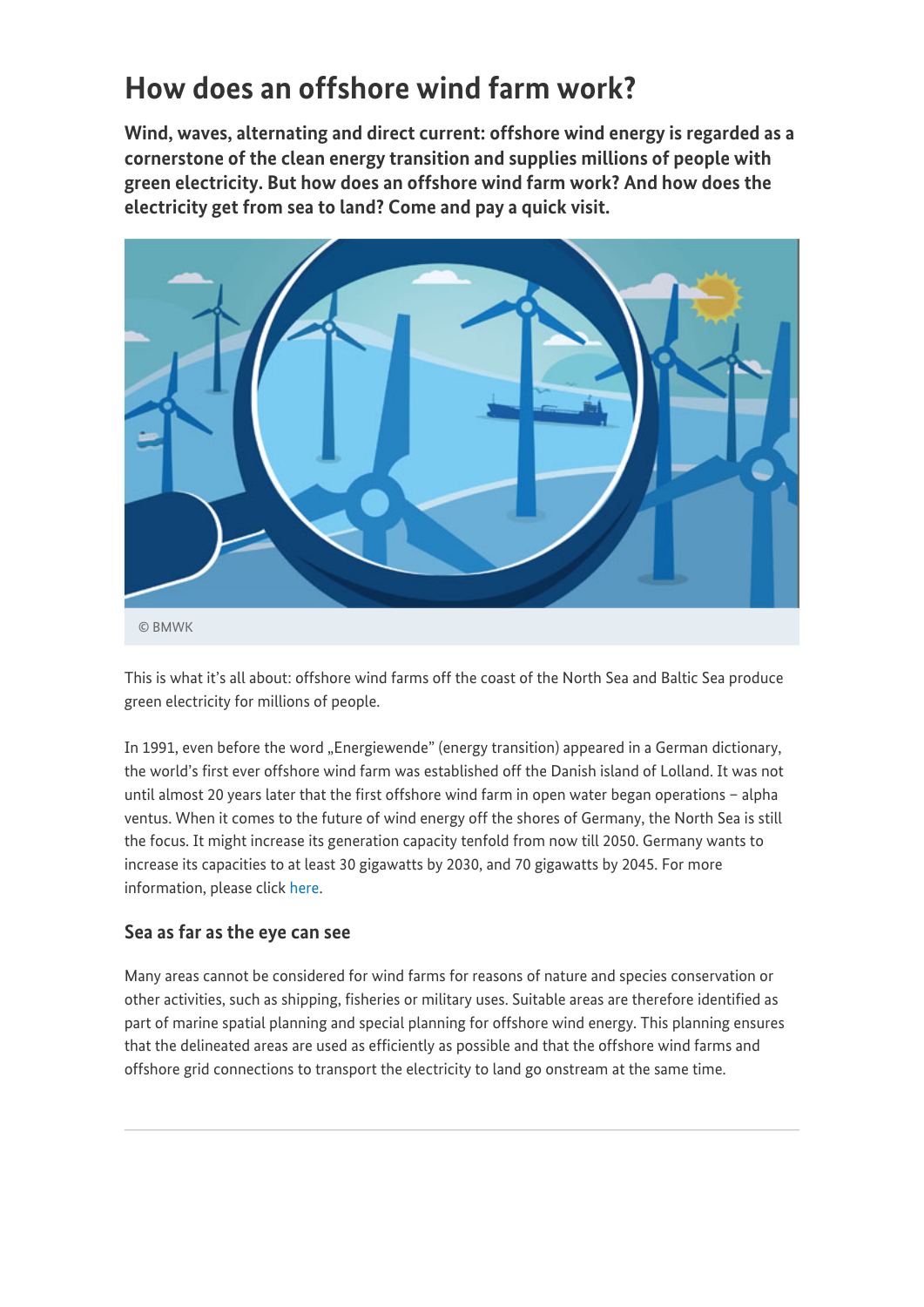## **Staying with the wind**

On the high sea, the wind blows much more constantly than on land, but the wind energy installations need to be much more resilient. Because unlike installations on land, a large part of these marine giants is below the surface and is thus exposed not only to the strong sea winds, but also to currents, waves and tides.

Today, turbines with a capacity of eleven megawatts (MW) are already being installed, and it is expected that capacities of 15 MW and even up to as much as 20 MW will be operating before the end of this decade. The total capacity of offshore wind farms is therefore several hundred megawatts, and in future will generally pass the one gigawatt mark.

The wind blowing over the sea sets the huge rotor blades in motion. This movement is converted into energy in the generator nacelle as follows: the rotor blade turns the main shaft and a gear unit transfers the rotational motion to a fast-rotating high-speed shaft. To this shaft is attached a magnet that rotates inside the generator between coils made of conductive wire. This produces electricity.

## **How the electricity is transported depends on where the wind farm is**

The electricity generated in the turbines at the wind farm is fed into an offshore converter station, which transports it to land as direct current via high-voltage cables. Transferring the electricity as direct current minimises transmission losses. As offshore wind energy installations can nowadays produce direct current on the 66 kV voltage level, there is no longer any need to build a substation especially for the wind farm to collect the electricity and transform it to a higher voltage level. Once it reaches dry land, the electricity from the sea is transformed into alternating current in a substation, transformed to the correct voltage, and fed into the public grid.

If a wind farm is not far from the shore, a submarine cable will take the electricity to the next onshore connection point. Here the electricity is transferred via alternating current cables at a low voltage (220 kV). This is the case for all offshore wind farms in the Baltic Sea, for instance, because they are built closer to the shore.

Over the past few years, the costs of electricity production – installation and maintenance costs, for instance – from offshore wind energy have sunk rapidly, partly as a result of acquired knowledge. At the same time, the energy yield has grown many times over, without the overall costs increasing to the same extent.

#### FURTHER INFORMATION

[Information Portal on Renewable Energies \(German only\)](https://www.erneuerbare-energien.de/EE/Navigation/DE/Technologien/Windenergie-auf-See/windenergie-auf-see.html)

## **Submit your funding applications now!**

**Within the framework of the National Climate Action Initiative, the BMWK supports innovative municipal climate action projects We are now launching a**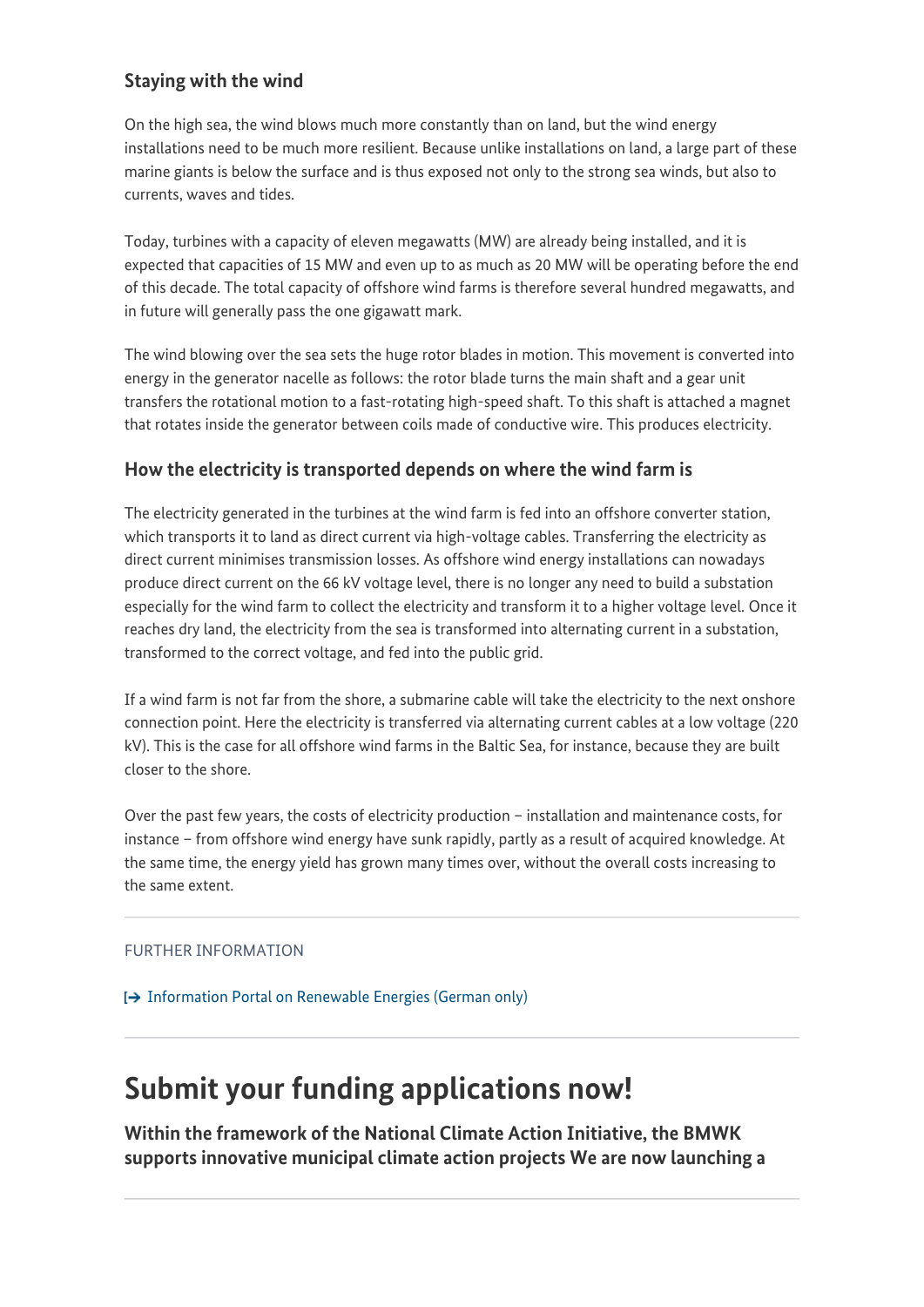**new call for applications for CCUS (carbon capture, utilisation and storage) technologies.**



© Fotolia.com / stockWERK

### **BMWK supports innovative municipal climate action projects**

In 2022, the Federal Ministry for Economic Affairs and Climate Action (BMWK) is again [funding](https://www.bmwk.de/Redaktion/DE/Pressemitteilungen/2022/05/20220510-bmwk-fordert-innovative-projekte-im-kommunalen-klimaschutz.html) [innovative climate action projects](https://www.bmwk.de/Redaktion/DE/Pressemitteilungen/2022/05/20220510-bmwk-fordert-innovative-projekte-im-kommunalen-klimaschutz.html) under the National Climate Action Initiative. The idea is that projects are designed specifically for municipalities, not primarily developed by them. Further information on the call for applications for innovative climate action projects and details of the application procedure can be found [here](https://www.klimaschutz.de/de/foerderung/foerderprogramme/innovative-klimaschutzprojekte) (German only).

### **New ACT call for applications for CCUS technologies**

The international consortium Accelerating CCS Technologies (ACT) has published a new call for applications from the field of CCUS technologies. The call is directed at research establishments, higher education institutions, companies and other institutions applying for funding with at least one partner from another country. The closing date for project applications is 12 September 2022. Further information can be found here. For further information, please click [here](https://www.industrie-energieforschung.de/news/de/foerderaufruf_act_internationale_forschungspartnerschaften_ccus_technologien).

#### FURTHER INFORMATION

[More about the ACT call for applications for CCUS technologies \(German only\)](https://www.industrie-energieforschung.de/news/de/foerderaufruf_act_internationale_forschungspartnerschaften_ccus_technologien)  $\rightarrow$  [More about the call for applications for innovative climate action projects \(German only\)](https://www.klimaschutz.de/de/foerderung/foerderprogramme/innovative-klimaschutzprojekte)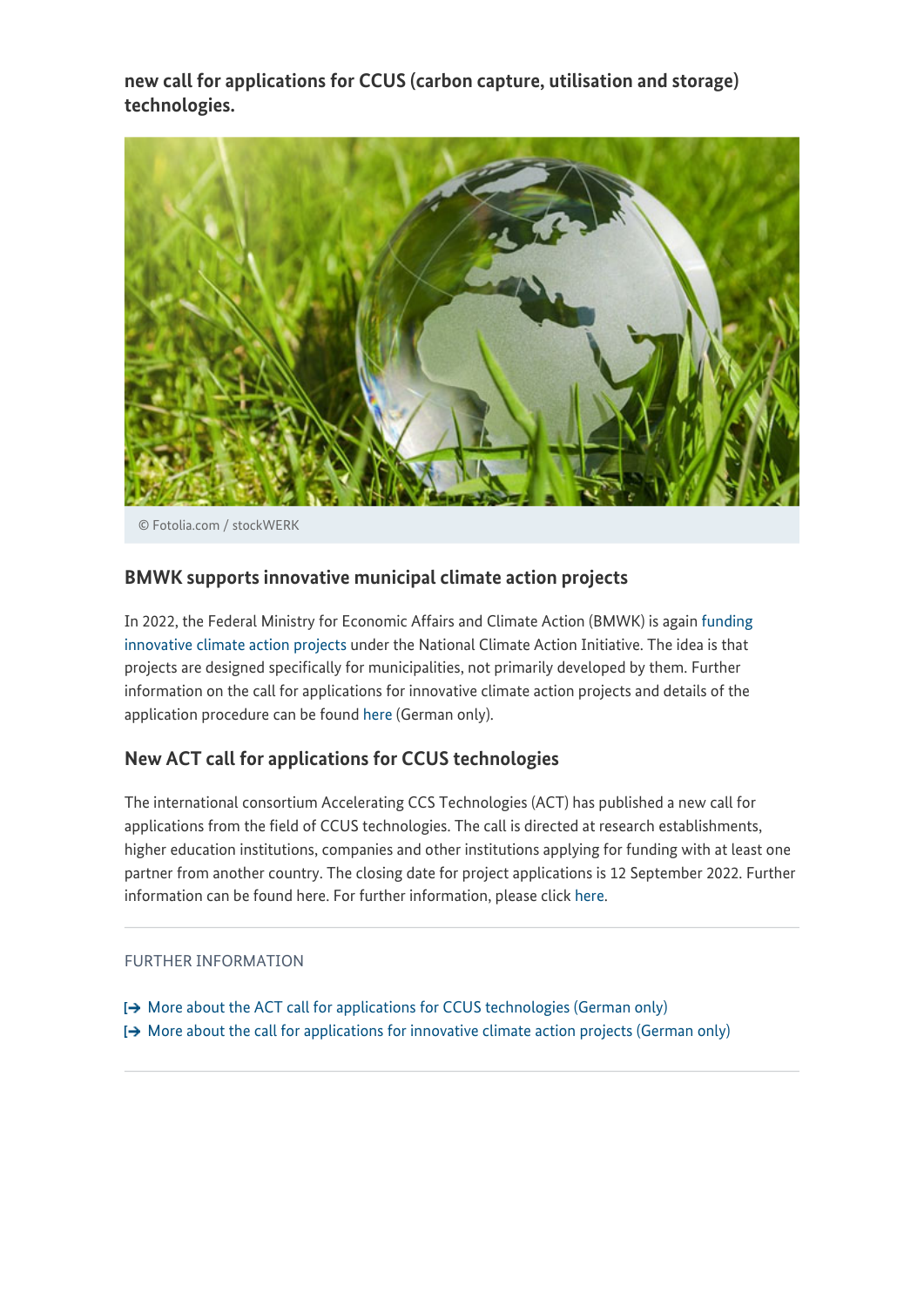## **What the press say**

**This time in 'What the press say': Why a rejection of globalisation would be the wrong move, how Germany will get LNG supplies in future, and how the energy transition is still gathering pace worldwide.**



© fotolia/Knipserin

#### [sueddeutsche.de, 29 May 2022: "Habeck: Reorient globalisation and trade policy"](https://www.sueddeutsche.de/service/messen-habeck-globalisierung-und-handelspolitik-neu-ausrichten-dpa.urn-newsml-dpa-com-20090101-220529-99-472793)

In an interview with Süddeutsche Zeitung, Federal Minister Habeck warns against isolationism in trade policy and against economic nationalism.

#### sonnenseite.com, 29 May 2022 "Energy transition gathers pace - worldwide"

The energy transition is still gathering pace worldwide, reports sonnenseite.com, pointing to the "Global Energy Perspective 2022" published by management consultancy company McKinsey.

# **G7: More climate action and more ambitious environmental policy**

**In the communiqué from their two-day meeting in Berlin on 27 May, the G7 climate, energy and environment ministers commit for the first time to the goal of predominantly decarbonised electricity sectors by 2035. They also commit for the first time to phasing out coal-fired power generation. The G7 is thus sending a strong message for more climate action with a view to the 1.5C limit and solidarity with the countries hit hardest by climate change. Their communiqué is regarded as an important precondition for making urgently needed progress**